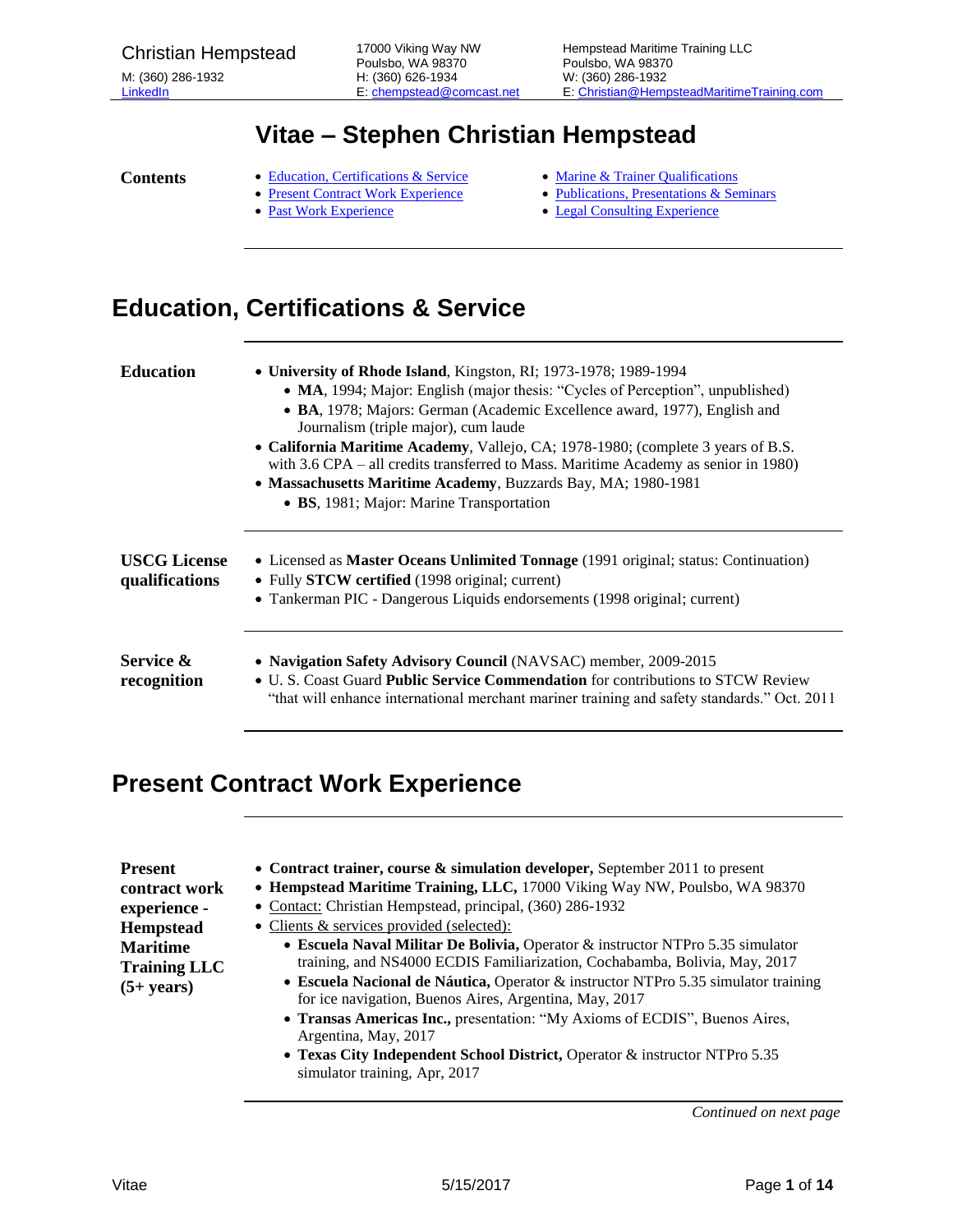# **Present Contract Work Experience, Continued**

| <b>Present</b><br>contract work<br>experience as<br>HMT, | • Council of American Master Mariners 2017 Conference, presentation: "My<br>Axioms of ECDIS", Baltimore, MD, Apr, 2017<br>• Pasadena Independent School District, Operator & instructor NTPro 5.35 simulator<br>training, Feb, 2017 |
|----------------------------------------------------------|-------------------------------------------------------------------------------------------------------------------------------------------------------------------------------------------------------------------------------------|
| (continued)                                              | • NOAA ship crew training, STCW 40-hr ECDIS course and NS4000 ECDIS<br>Familiarization, Charleston, SC, La Jolla, CA, Newport, OR, Mar, 2017                                                                                        |
|                                                          | • Marathon Petroleum at Mountwest Maritime, Huntington, WV, Feb, 2017                                                                                                                                                               |
|                                                          | • Canada Steamship Lines, NS4000 ECDIS Familiarization training, Montreal, CA,<br>Feb, 2017                                                                                                                                         |
|                                                          | • Washington State Ferries, STCW 40-hr ECDIS course and NS4000 ECDIS<br>Familiarization, Seattle, WA, Jan, 2017                                                                                                                     |
|                                                          | • M/Y ATTESSA IV, onboard vendor-certified Familiarization Training for NaviSailor<br>4000 ECDIS/MFD, N. Vancouver, CA, Dec, 2016                                                                                                   |
|                                                          | • Washington State Ferries, Operator & instructor NTPro 5.35 simulator training,<br>Seattle, WA, Dec, 2016                                                                                                                          |
|                                                          | • Compass Courses, STCW 40-hr ECDIS course, Edmonds, WA, Dec, 2016<br>• Washington State Ferries & Foss Marine, Operator & instructor NTPro 5.35                                                                                    |
|                                                          | simulator training, Seattle, WA, Nov, 2016                                                                                                                                                                                          |
|                                                          | • Escuela Naval (ESNAL), Instructor NTPro5 Ice Module simulator training,<br>Montevideo, Uruguay, Nov, 2016                                                                                                                         |
|                                                          | • Transas Americas Inc., presentation: "Using simulation to teach navigation", Buenos<br>Aires, Argentina, Nov, 2016                                                                                                                |
|                                                          | • NOAA ship crew training, STCW 40-hr ECDIS course and NS4000 ECDIS<br>Familiarization, Honolulu, HI, Nov, 2016                                                                                                                     |
|                                                          | • Seattle Maritime Academy, Operator NTPro 5.35 simulator training, Oct, 2016                                                                                                                                                       |
|                                                          | • Elkins Marine Training Intl, Development of USCG-certified ECDIS training and<br>simulation program, Tomales, CA, Oct, 2016                                                                                                       |
|                                                          | • Royal Canadian Marine SAR, Operator NTPro 5.35 simulator training, Sep, 2016                                                                                                                                                      |
|                                                          | • Transas Marine, Inc., Survival Craft Simulator draft training course, Sep-Jan, 2016-<br>2017,                                                                                                                                     |
|                                                          | • Galena Park Independent School District, Operator NTPro 5.35 simulator training,<br>Aug, 2016                                                                                                                                     |
|                                                          | • Western Maritime Institute, Operator NTPro 5.35 simulator training, July 2016                                                                                                                                                     |
|                                                          | • Massachusetts Maritime Academy, Operator NTPro 5.35 simulator training, July<br>2016                                                                                                                                              |
|                                                          | • British Columbia Ferries, Instructor & operator NTPro5 simulator training,<br>Nanaimo, CA, June 2016                                                                                                                              |
|                                                          | NYPD Counter Terrorism Unit, Instructor & operator NTPro5 simulator training,<br>New York, NY, June 2016                                                                                                                            |
|                                                          | • Transas Marine, Inc, Model and Area analysis and selection, June, 2016<br>• USACE Marine Control Center, Cape Cod Canal, NaviHarbor5 Familiarization                                                                              |
|                                                          | training, Buzzards Bay, MA, May, 2016                                                                                                                                                                                               |
|                                                          | • NOAA Atlantic Hydro Branch, NS4000 ECDIS Familiarization, Norfolk, VA, May,<br>2016                                                                                                                                               |
|                                                          | • Univ. of Alaska Southeast, Maritime Program, Instructor & operator NTPro5<br>simulator training, Ketchikan, AK, Apr, 2016                                                                                                         |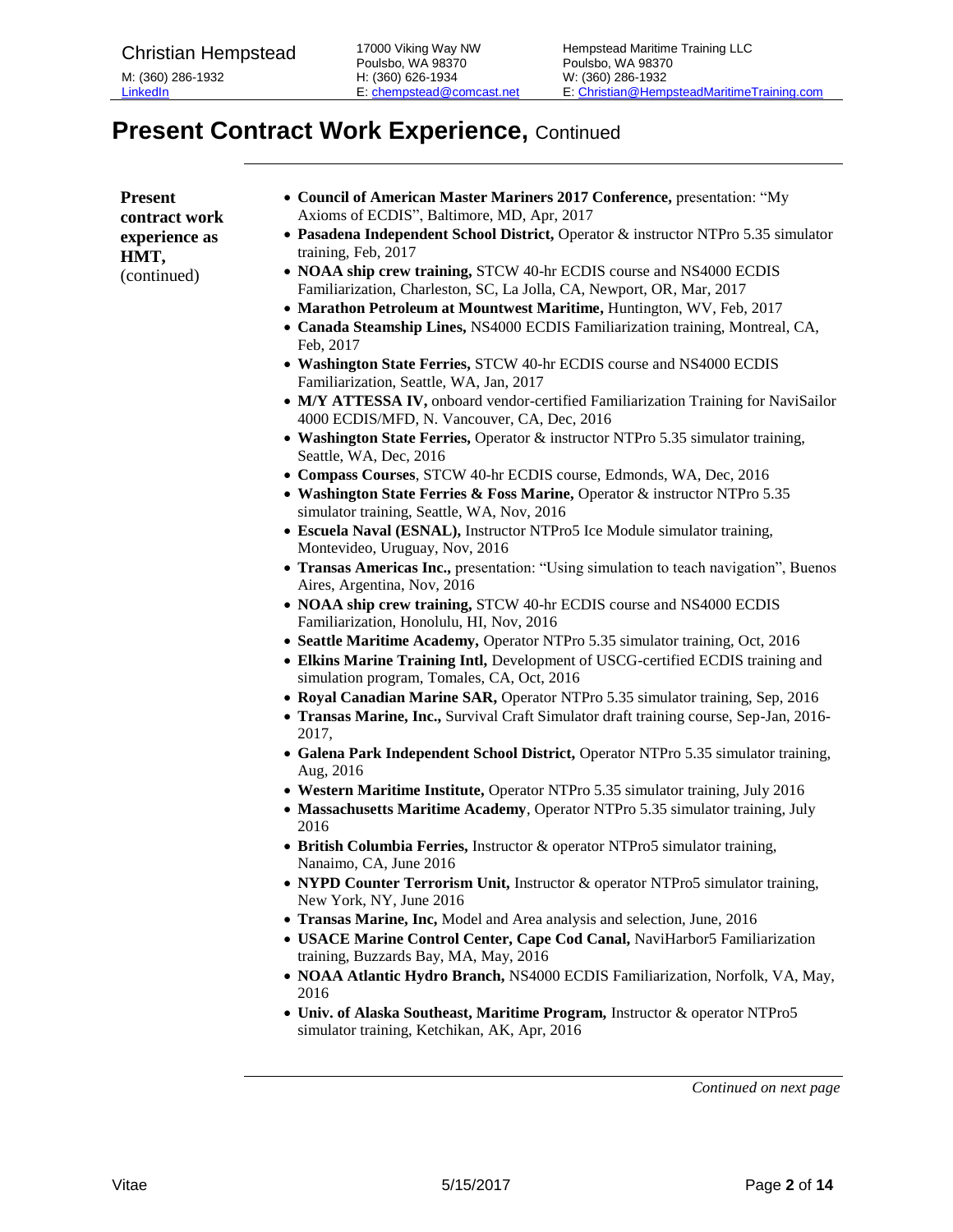# **Present Contract Work Experience,** Continued

| <b>Present</b> | • San Jacinto Community College, Instructor NS4000 ECDIS Familiarization &                                                       |
|----------------|----------------------------------------------------------------------------------------------------------------------------------|
| contract work  | NTPro5 simulator training, Houston, TX, Apr, 2016                                                                                |
| experience as  | • Crowley Maritime Offshore Services, Crew Resource Management Training                                                          |
| HMT,           | seminar, Lake Charles, LA, Apr, 2016                                                                                             |
| (continued)    | • British Columbia Institute of Technology, Marine Campus, Instructor NS4000                                                     |
|                | ECDIS Familiarization, N. Vancouver, CA, Apr, 2016                                                                               |
|                | • NOAA ship crew training, STCW 40-hr ECDIS course and NS4000 ECDIS<br>Familiarization, Seattle, WA, 2016                        |
|                | • MAR (MD), LLC, STCW 40-hr ECDIS course and NS4000 ECDIS Familiarization,<br>Ventura, CA, Mar, 2016                             |
|                | • Interlake Steamship Co., STCW 40-hr ECDIS course and NS4000 ECDIS<br>Familiarization, Cleveland, OH, Feb, 2016                 |
|                | • Canada Steamship Lines, NS4000 ECDIS Familiarization training, Montreal, CA,<br>Feb, 2016                                      |
|                | • NOAA ship crew training, STCW 40-hr ECDIS course and NS4000 ECDIS<br>Familiarization, Pascagoula, MS, Jan, 2016                |
|                | • Point Pleasant River Museum, course development projects, Nov-Dec, 2015                                                        |
|                | • USN Training Support Center, User NTPro5 simulator training, San Diego, Nov,<br>2015                                           |
|                | • Interlake Steamship Co., M/V MESABI MINER, onboard vendor-certified                                                            |
|                | Familiarization Training for NaviSailor 4000 ECDIS/MFD, underway Great Lakes,<br>Nov, 2015                                       |
|                | • Alaska's Institute of Technology (AVTEC), User NTPro5 simulator training,<br>Seward, AK, Oct, 2015                             |
|                | • Centro de Armadores Fluviales y Marítimos (CAFyM), User NTPro5 simulator<br>training, Ascuncion, Paraguay, Oct, 2015           |
|                | • Texas Maritime Academy, Instructor NTPro5 simulator training, Galveston, TX,<br>Sept, 2015                                     |
|                | • Transas Americas Inc., various in-house simulation-related projects, June, July 2015                                           |
|                | • Selandia Ship Management, onboard vendor-certified Familiarization Training for<br>NaviSailor 4000 ECDIS/MFD, Texas, July 2015 |
|                | • NYPD Counter Terrorism Unit, User NTPro5 simulator training, New York, May<br>2015                                             |
|                | • SIU/Paul Hall Center, Instructor NS4000 ECDIS Familiarization & NTPro5<br>simulator training, Piney Point, MD, Apr., 2015,     |
|                | • PMI, STCW 40-hr Leadership & Managerial Skills course, Seattle, Apr., May, 2015                                                |
|                | • Maine Maritime Academy Extension, STCW 40-hr ECDIS course, Castine, ME,<br>May, 2015                                           |
|                | • PMI, STCW 40-hr ECDIS course, Seattle, May, 2015                                                                               |
|                | • NOAA ship crew training, STCW 40-hr ECDIS course and NS4000 ECDIS                                                              |
|                | Familiarization, Honolulu, and Newport, OR, Mar. 2015; San Diego, June 2015                                                      |
|                | • Compass Courses Inc., Instructor NS4000 ECDIS Familiarization & NTPro5<br>simulator training, Edmonds, WA, Feb. 2015           |
|                | • Transas Americas Inc., onboard vendor-certified Familiarization Training for                                                   |
|                | NaviSailor 4000 ECDIS/MFD, Curacao, Feb. 2015                                                                                    |
|                | • New York Harbor School, Instructor NTPro5 simulator training, New York, Feb.<br>2015                                           |
|                | • Crowley Marine Western Rivers, STCW 40-hr ECDIS course, Anchorage, AK, Jan.                                                    |

*Continued on next page*

2015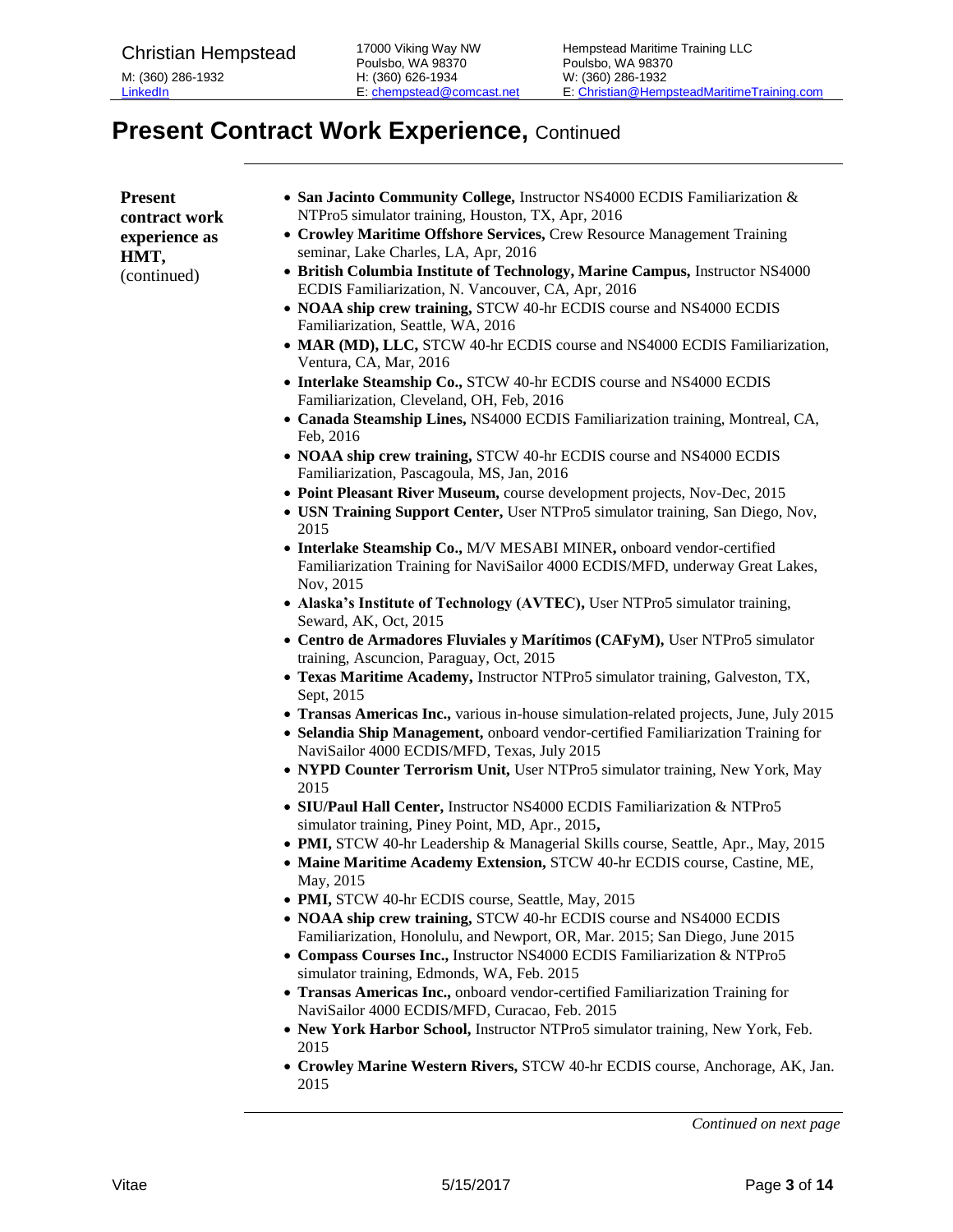# **Present Contract Work Experience, Continued**

| <b>Present</b> | • Selandia Ship Management, onboard vendor-certified Familiarization Training for                                                                      |
|----------------|--------------------------------------------------------------------------------------------------------------------------------------------------------|
| contract work  | NaviSailor 4000 ECDIS/MFD, Texas, Oct., Dec. 2014                                                                                                      |
| experience as  | • Bram Offshore, Instructor NS4000 ECDIS Familiarization & NTPro5 simulator<br>training, Macaé, Brazil, Oct. 2014                                      |
| HMT,           |                                                                                                                                                        |
| (continued)    | · PMI-MITAGS, simulation research projects, Sep.-Oct., Nov.-Dec. 2014                                                                                  |
|                | · Fundação de Estudos do Mar, Instructor NS4000 ECDIS Familiarization & STCW                                                                           |
|                | 40-hr ECDIS course, Rio de Janeiro, Brazil, July 2014                                                                                                  |
|                | • MITAGS, STCW 40-hr ECDIS course, Maryland, July 2014                                                                                                 |
|                | • PMI, simulation research project, Seattle, June-July 2014                                                                                            |
|                | • International Crew Training, Instructor NS4000 ECDIS Familiarization & NTPro5<br>simulator training, Florida, July 2014                              |
|                | • Tidewater Community College, Instructor NS4000 ECDIS Familiarization & ECDIS                                                                         |
|                | course setup & NTPro5 simulator training, Virginia, June, 2014                                                                                         |
|                | • The Maritime Training Institute, Instructor NS4000 ECDIS Familiarization,                                                                            |
|                | Louisiana, May 2014                                                                                                                                    |
|                | • Maersk Training Center Brazil, NS4000 ECDIS Familiarization & STCW 40-hr                                                                             |
|                | ECDIS course & NTPro5 simulator training, Rio de Janeiro, Brazil, April 2014                                                                           |
|                | • STAR Center, NS4000 ECDIS Familiarization training, Florida, March 2014                                                                              |
|                | • V.Ships, NS4000 ECDIS Familiarization training, Hamilton, Canada, March 2014                                                                         |
|                | • PMI, simulation research projects, Jan.-Feb., April, June 2014                                                                                       |
|                | • NAVALEC/FIDENA, NS4000 ECDIS Familiarization & STCW 40-hr ECDIS course                                                                               |
|                | & NTPro5 simulator training, Veracruz, Mexico, Dec. 2013                                                                                               |
|                | • PMI-MITAGS, simulation research projects; simulator operator, Oct.-Nov. 2013                                                                         |
|                | • Tidewater Community College, Development of USCG-certified ECDIS training                                                                            |
|                | and simulation program, Virginia, June 2013                                                                                                            |
|                | • Beier Radio, Development of USCG-certified ECDIS training and simulation                                                                             |
|                | program, including ECDIS instructor training, May-Sept. 2013                                                                                           |
|                | • Centro de Simulação Aquaviária, Instructor type-specific familiarization training on                                                                 |
|                | NS4000; also to guide development of exercises for preparation of delivery of ECDIS                                                                    |
|                | training, Rio de Janeiro, Brazil, June 2013                                                                                                            |
|                | • Great Lakes Maritime Academy, Development of USCG-certified ECDIS training<br>and simulation program, including ECDIS instructor training, Feb. 2013 |
|                | • Holland America Line, M/V Prinsendam, onboard vendor-certified Familiarization                                                                       |
|                | Training for NaviSailor 4000 ECDIS/MFD, Jan. 2013                                                                                                      |
|                | • Massachusetts Maritime Academy, Instructor training in use of Transas                                                                                |
|                | NaviTrainerPro 5.25 simulation systems, & ECDIS instructor training, Oct. 2012                                                                         |
|                | • Standard Club, Inc., collision scenario simulation design and presentation at                                                                        |
|                | international P & I symposium, New York, Nov. 2012                                                                                                     |
|                | • Global Maritime and Transportation School (GMATS), instructor, course                                                                                |
|                | development, simulation scenario development, area modeling, July 2006 to July 2012                                                                    |
|                | • Resolve Maritime Academy, Development of USCG-certified ECDIS training and                                                                           |
|                | simulation program for Royal Caribbean Cruise Lines, Sept. 2011 to April 2012                                                                          |
|                | • Nautical Institute, Development of detailed ECDIS assessment criteria, August 2011                                                                   |
|                | • Seattle Maritime Academy, Simulation site design consultation, 2011                                                                                  |
|                | • Staten Island Ferries, Simulation site design, and USCG-certified ECDIS course<br>instruction, March 2008 to October 2010                            |
|                | • Maritime Simulation Institute, Simulation site analysis and design options, Oc, 2009                                                                 |
|                | • Northeast Maritime Institute, Simulation development, Jan.-June 2009                                                                                 |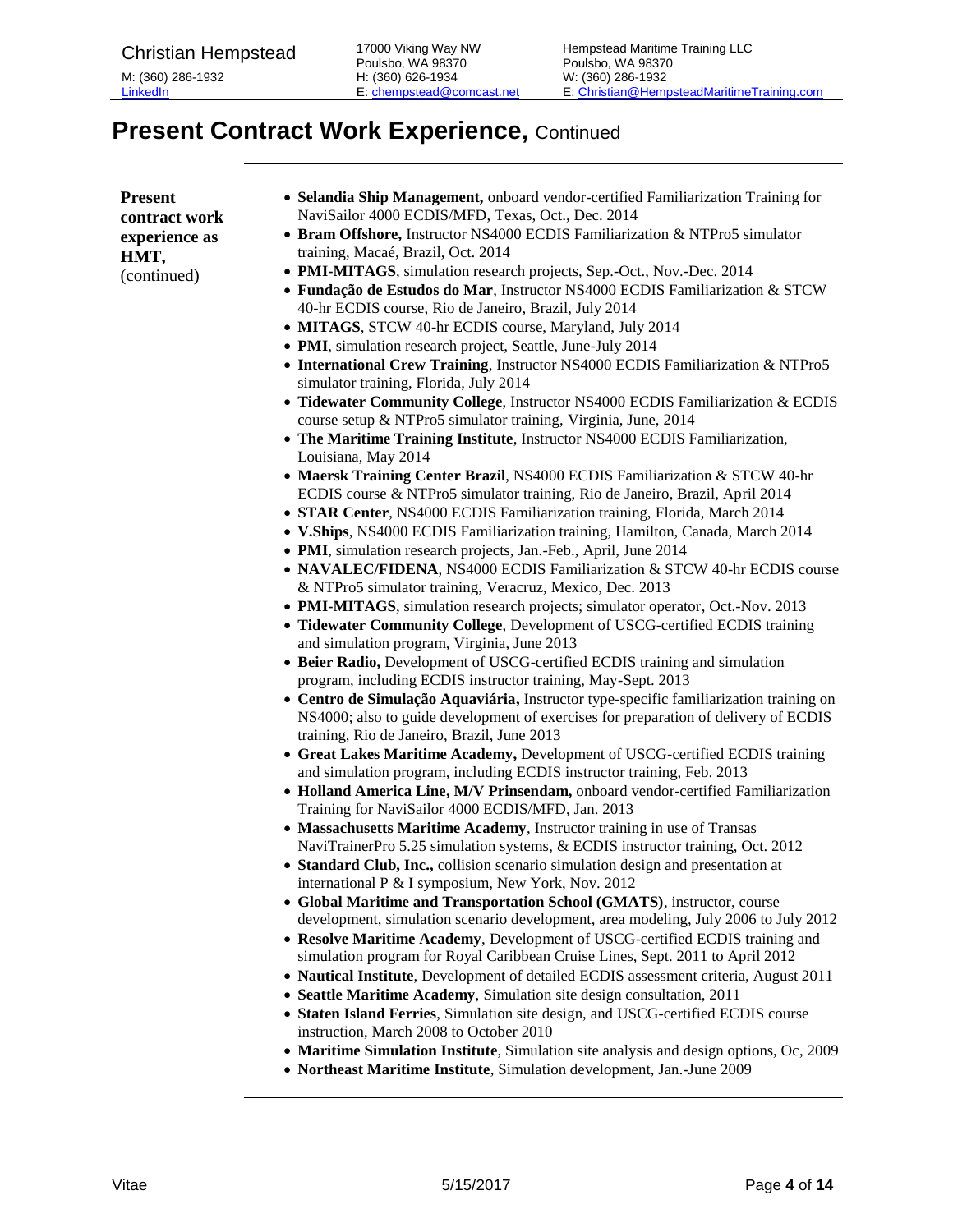## <span id="page-4-0"></span>**Past Work Experience**

| • Professor, Department of Marine Transportation, July 2004 to August 2013 |
|----------------------------------------------------------------------------|
|----------------------------------------------------------------------------|

- **U.S. Merchant Marine Academy**, 300 Steamboat Road, Kings Point, NY 11024
- Contact: Capt. George Edenfield, Dept. Head, (516) 726-5874
- Duties & accomplishments (selected):
	- Origination, development, enhancement and renewal of **six simulator laboratories** (including budgetary management, equipment procurement and installation) providing visual navigation training with all electronics (90 workstations), maritime radio communications (32 workstations), liquid cargo handling and terminal operations (24 workstations), containerized cargo operations (24 workstations)
	- Install and manage centralized **network infrastructure** for simulation labs (2013)
	- Management of **unified licensing** for all Transas-based simulator installations (2013)
	- Origination and development of three courses and two sea projects in **integrated navigation**, accepted into newly revised Training Program including STCW compliance (2012):
		- o Integrated Nav 1 (combined Radar, ARPA, ENav, Basic Shiphandling)
		- o Integrated Nav 2 (combined ECDIS, ENav, Intermediate Shiphandling)
		- o Integrated Nav 3 (combined Advanced Shiphandling, problems in navigation)
		- o First & Second Sailing Integrated Navigation Sea Projects
	- **Revised ECDIS Model Course 1.27, approved by IMO, May 2012** Based on course development and implementation at USMMA through 5-year period
	- Ongoing **training & mentoring of colleagues** in applied simulation instruction
	- **Promoted to Full Professor, April 2012**
	- Reappointed to Navigation Safety Advisory Council (**NAVSAC**), January 2012
	- **USCG Public Service Commendation** for contributions to STCW Review "that will enhance international merchant mariner training and safety standards." Oct. 2011
	- **Advisor** to Kings Point Scholar, student project on U.S. e-Navigation, May 2011
	- **Superintendent's Commendation** for ECDIS training development, March 2011
	- Appointed to be **Director of Nautical Science Simulation at USMMA**, Feb. 2011
	- Ongoing **procurement, budget management** and installation of lab upgrades
	- Appointment pending to USCG-sponsored Navigation Safety Advisory Council (**NAVSAC**), January 2009
	- Ongoing practice with **Transas simulation and area modeling** software, currently NaviTrainerPro 5000 versions, including instructor training
	- **Teaching** subjects in nautical science, including Electronic Navigation, Radar and ARPA, and ECDIS; student advising; serving on academy committees
	- Developed and implemented new training laboratory for ECDIS, with associated **certified ECDIS course**, first amongst U.S. maritime academies (April 2007); Developed and implemented four navigation simulation training laboratories and classrooms, including multiple ownship workstations complete with visual channels
	- Advised and supported installation of fully functional ECDIS systems on two **Waterfront Department vessels**; similarly advised and supported significant ECDIS upgrade on board various USMMA training vessels (2005-2011)
	- Responsible for **Electronic Navigation Sea Project**, including progressive modifications to implement on-board assessment, and to bring subject areas up to date
	- **Promoted to Associate Professor**, July 2006; tenured February 2008
	- Installed **live AIS feed** into global web site, and locally into electronic chart system, including DGPS receiver (2005)

*Continued on next page*

**Past work experience – U.S. Merchant Marine Academy (9 years)**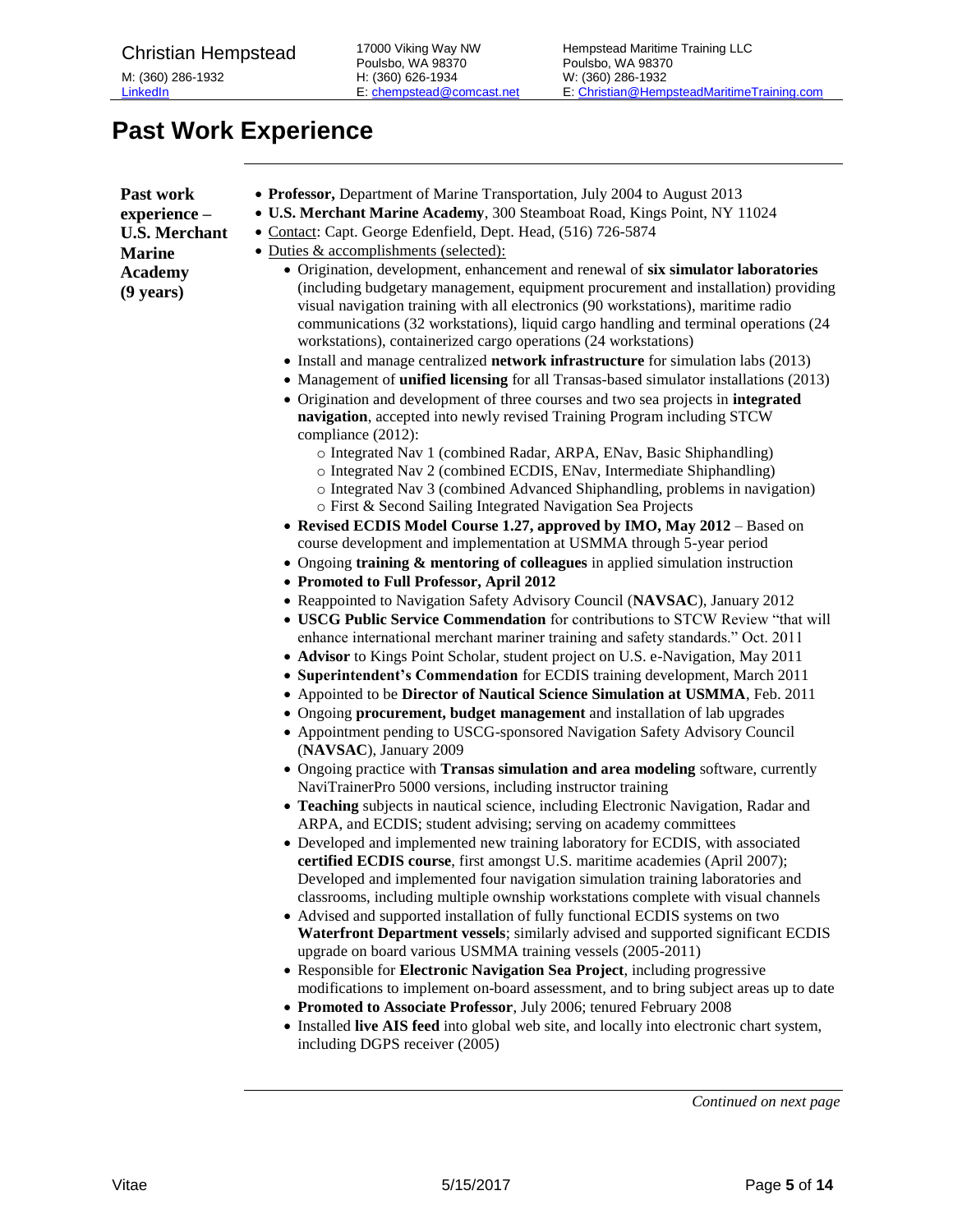# Past Work Experience, Continued

| Past work<br>experience-<br><b>Pacific</b><br><b>Maritime</b><br><b>Institute (PMI)</b><br>$(4 \text{ years})$ | • Instructor, course developer and simulation developer, July 2000 to July 2004<br>• Pacific Maritime Institute, 1729 Alaskan Way S, Seattle, WA 98134<br>• Contact: Bill Anderson, Director (206) 441-2880, x 111)<br>• Duties & accomplishments:<br>• Course developer and instructor at Pacific Maritime Institute (PMI) and Maritime<br>Institute of Technology & Graduate Studies (MITAGS) in courses leading to STCW<br>certification (2000-2004)<br>• Contributed to the development of an Onboard Training Record Book and courses<br>comprising PMI's USCG certified Mate 500 Training Program (2002-2003)<br>• Contributed to the development of several maritime courses for advanced<br>qualification, including Automatic Identification Systems (AIS) course (2000-2004)<br>• Developed first USCG-approved ECDIS training course (2000)<br>• Operator of Transas Marine products:<br>• NaviTrainer Professional 4000 simulation and Model Wizard<br>• NaviSailor electronic chart systems (NS2500, NS3000 ECS and ECDIS)<br>• Authorized by USCG to instruct approved training courses at Pacific Maritime<br>Institute and at Maritime Institute of Technology (2000-2004), including: Tankerman<br>PIC-DL (Ship and Barge), Electronic Chart Display and Information Systems<br>(ECDIS), Automatic Radar Plotting Aids (ARPA), Radar Observer (Rivers, Inland,<br>and Unlimited), Bridge Resource Management, Advanced Stability, Basic and<br>Advanced Cargo Handling, Advanced Voyage Planning and Electronic Navigation,<br><b>Basic Electronic Navigation</b><br>• Interfacing of electronic chart systems with electronic navigation sensors, incl. AIS<br>• Simulation networking for classroom applications & Basic IT skills |
|----------------------------------------------------------------------------------------------------------------|-------------------------------------------------------------------------------------------------------------------------------------------------------------------------------------------------------------------------------------------------------------------------------------------------------------------------------------------------------------------------------------------------------------------------------------------------------------------------------------------------------------------------------------------------------------------------------------------------------------------------------------------------------------------------------------------------------------------------------------------------------------------------------------------------------------------------------------------------------------------------------------------------------------------------------------------------------------------------------------------------------------------------------------------------------------------------------------------------------------------------------------------------------------------------------------------------------------------------------------------------------------------------------------------------------------------------------------------------------------------------------------------------------------------------------------------------------------------------------------------------------------------------------------------------------------------------------------------------------------------------------------------------------------------------------------------------------------------------------------------------------|
| Past work<br>experience -<br><b>SeaRiver</b><br>Maritime, Inc.<br>$(19 \text{ years})$                         | • Chief mate, second mate & third mate, August 1981 to July 2000<br>• SeaRiver Maritime, Inc., 800 Bell St., Rm 4.081A, Houston, TX 77002<br>• Contact: Joy Busch, Fleet Manning, (877) 290-1422, 1, 2<br>• Duties & accomplishments:<br>• Cargo transfer responsibilities as junior officer, supervisor of all cargo operations<br>and vessel seaworthiness as chief officer (beginning January 1988), including loading<br>and discharging cargo tanks, cargo pump and valve operations, tank cleaning and<br>inspection, inert gas operations, cargo custody, logs and records for a variety of ships<br>including 1950's vintage tankers to modern chemical and VLCC tankers<br>• Mastered sophisticated technical skills in handling liquid petroleum cargo of many<br>grades and types, including crude oil, refined products, and chemicals<br>• Crew supervision and training in deck operations, seamanship, lookout and helm<br>duties and skills, and all aspects of cargo operations<br>• Overall supervision of deck operations during shipyard repair periods as chief<br>mate, including writing of repair specs, inspections, regulatory testing, and surveys<br>• Knowledge of ports in SE Alaska, US West Coast, Panama West Coast and<br>Caribbean Coast, US Gulf Coast, Mississippi River, Puerto Rico, and US East Coast<br>• Navigational officer responsible for maintenance and installation of navigation<br>equipment, management and updating of paper and electronic chart portfolios, and<br>training on new systems, including ECDIS                                                                                                                                                                                    |
|                                                                                                                | Continued on next page                                                                                                                                                                                                                                                                                                                                                                                                                                                                                                                                                                                                                                                                                                                                                                                                                                                                                                                                                                                                                                                                                                                                                                                                                                                                                                                                                                                                                                                                                                                                                                                                                                                                                                                                |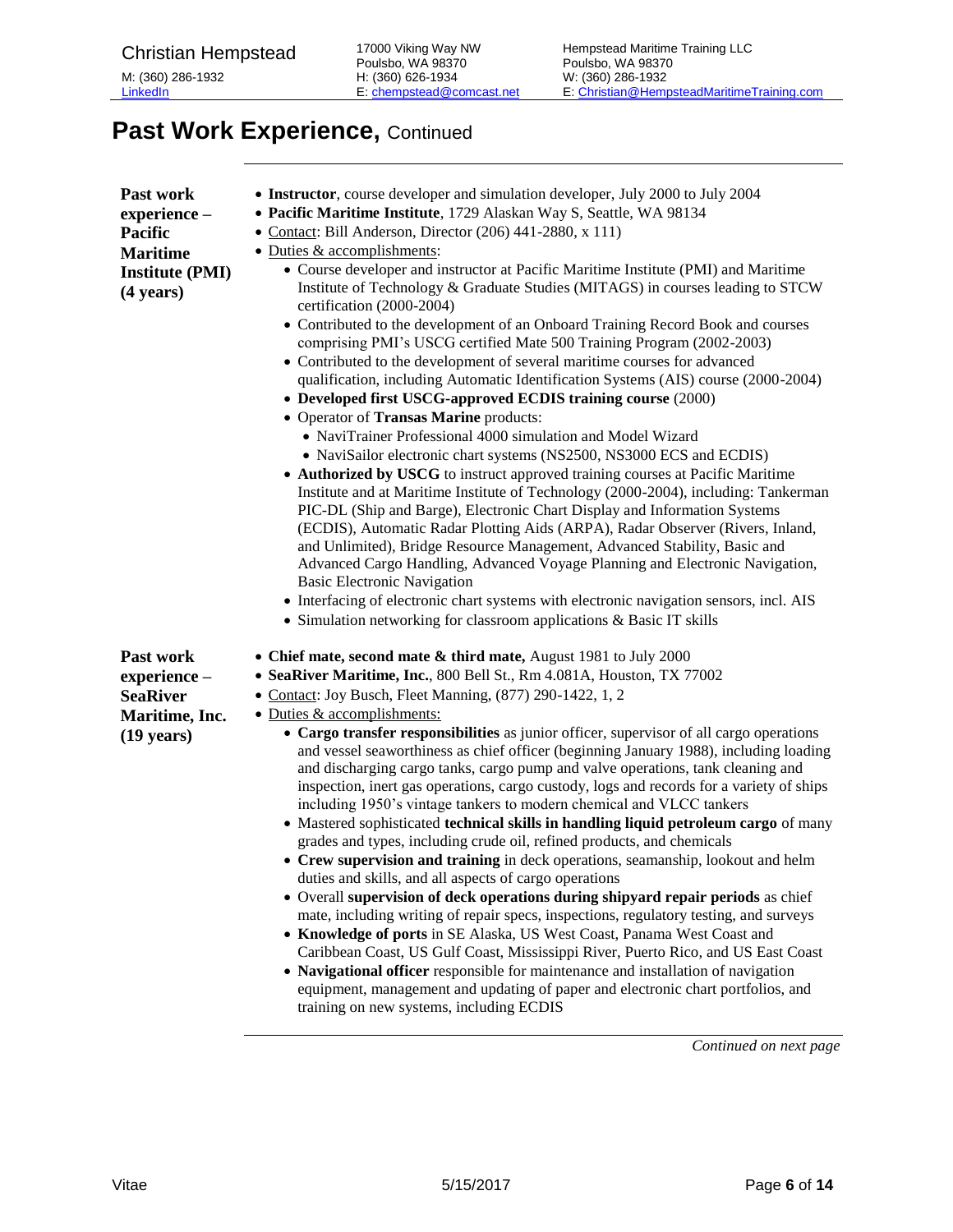# **Past Work Experience, Continued**Continued

| Past work     | • Transas <b>ECDIS</b> operator training, Chilean Navy, Valparaiso, May 2003           |
|---------------|----------------------------------------------------------------------------------------|
| experience -  | • Transas simulator trainer training, Institute Maritime du Quebec, April 2003         |
| other         | • ARPA and BRM training development with SeaRiver Maritime Inc., including             |
| $(10+ years)$ | assistant instructor in marine simulation, regularly over 2 years (1998-2000)          |
|               | • Marine simulation design & competency assessment projects, Esso Norway, on           |
|               | assignment by SeaRiver Maritime Inc. (6 months during 1999-2000)                       |
|               | • Onboard Trial Assessment & Implementation, joint project between Battelle Seattle    |
|               | Research Center and SeaRiver Maritime Inc. (October 1999)                              |
|               | • Passenger ferry operator, part-time, 2 years (Mare Island Ferry, Vallejo, CA) (1979- |
|               | 80)                                                                                    |

- **Tour boat operator**, summer job (Viking Tours, Newport, RI) (1977-78)
- **Newspaper reporter**, *Providence Journal*, part-time position (1975-1977)
- **Crew on vessel positioning voyages** worldwide, intermittent over 10 years (Hempstead Navigation Service, Exeter, RI) (1968-1977)

#### <span id="page-6-0"></span>**Marine & Trainer Qualifications**

| <b>Marine-related</b><br>training<br>received | Leadership & Managerial Skills course, PMI, Seattle, $WA - 5$ -day (2015)<br>$\bullet$<br>Simulator maintainer training, Transas USA, Bothell, $WA - 5$ -day (2012)<br>$\bullet$<br>Radar Recertification course, GMATS/Kings Point, NY - 1-day (2012)<br>٠<br>Basic Safety Training course, GMATS/Kings Point, NY - 4-day (2008); Fremont<br>$\bullet$<br>Maritime, Seattle, $WA - 5$ -day (2003)<br>ARPA & Radar training, Pacific Maritime Inst., Seattle, $WA - 5$ -day (2002)<br>$\bullet$<br>Global Maritime Distress and Safety Systems course, Pacific Maritime Inst., Seattle,<br>$\bullet$<br>$WA - 10$ -day (2000)<br>Bridge team & ARPA training (SeaRiver Maritime), STAR Center, Dania, FL – 5-day<br>$\bullet$<br>(2000)<br>Adv. Marine Firefighting / Strategy & Tactics, Texas A&M Univ. - 5-day (1999)<br>٠<br>Emergency Preparedness simulation course & ARPA training, STAR Center, Dania,<br>$\bullet$                                                                                                                    |
|-----------------------------------------------|------------------------------------------------------------------------------------------------------------------------------------------------------------------------------------------------------------------------------------------------------------------------------------------------------------------------------------------------------------------------------------------------------------------------------------------------------------------------------------------------------------------------------------------------------------------------------------------------------------------------------------------------------------------------------------------------------------------------------------------------------------------------------------------------------------------------------------------------------------------------------------------------------------------------------------------------------------------------------------------------------------------------------------------------|
|                                               | $FL - 10$ -day (1998)<br>Dangerous Liquid Cargo course (SeaRiver Maritime) – 5-day (1998)<br>٠<br>Federal HazMat training course, Houston, TX - 2-day (1997)<br>$\bullet$<br>Manned Model Shiphandling, Warsash Maritime Ctr, Marchwood, UK - 5-day (1997)<br>٠<br>Ship Handling Simulator & ARPA training ("Navigation Decision Making"), Marine<br>$\bullet$<br>Safety Int., Newport, $RI - 10$ -day (1994)<br>Adv. Marine Firefighting / Strategy & Tactics, Texas A&M Univ. - 5-day (1991)<br>$\bullet$<br>Ship Handling Simulator & ARPA training ("Bridge Team Management"), Marine<br>$\bullet$<br>Safety Int., Newport, $RI - 5$ -day (1990)<br>Occupational Health and Safety Training (SeaRiver Maritime) – 5-day (1993)<br>٠<br>Crude Oil Washing & Inert Gas Systems, Seaman's Church Inst., NY - 5-day (1986)<br>٠<br>Emergency Care & Sea Survival Training, Emergency & Safety Programs, Inc.,<br>٠<br>Houston, $TX - 5$ -day (1986)<br>Marine Firefighting and Emergency Training, Texas A&M Univ. - 5-day (1982)<br>$\bullet$ |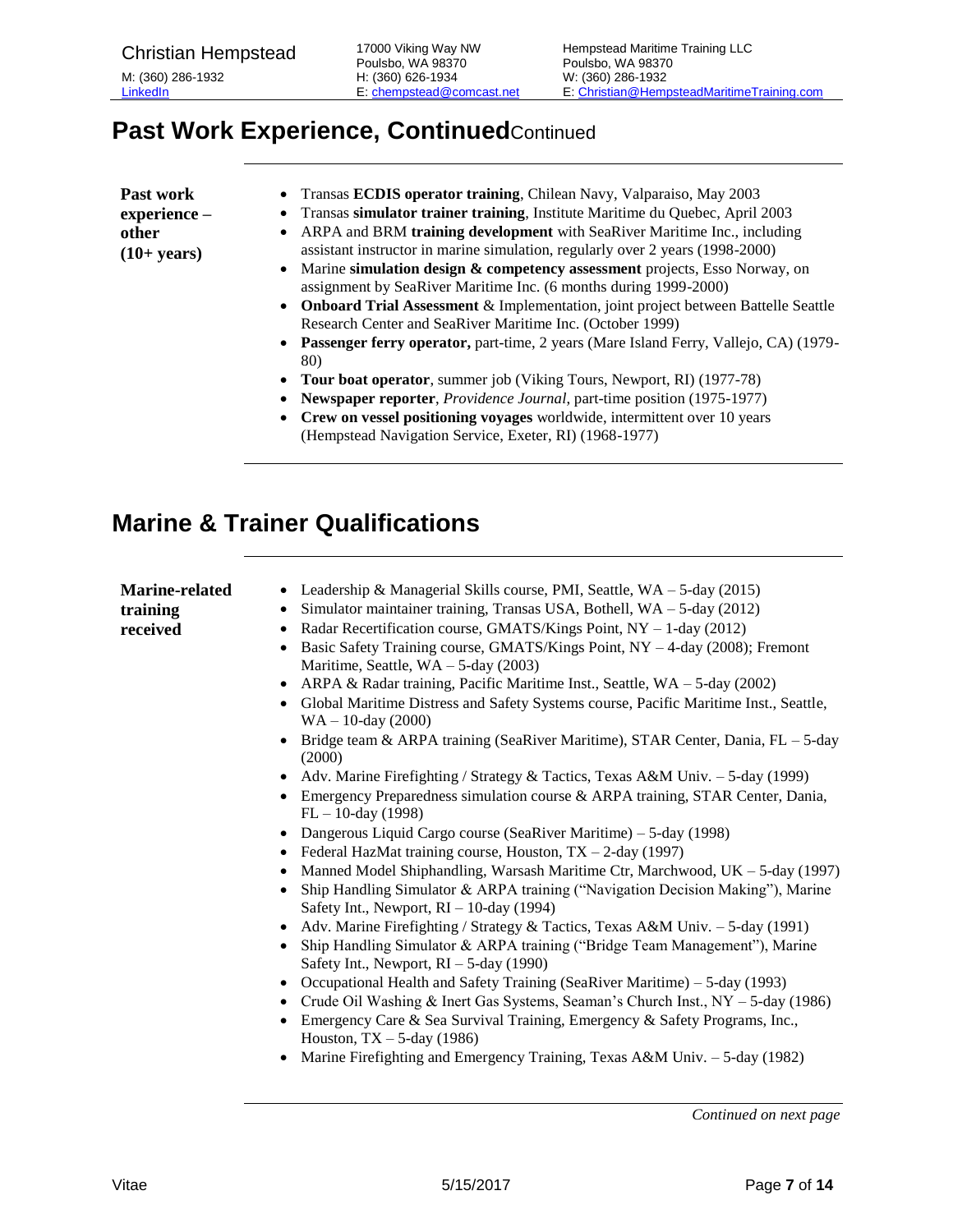## **Marine & Trainer Qualifications, Continued**

| <b>Trainer</b> | Formal instructional training:                                                                                                                                |
|----------------|---------------------------------------------------------------------------------------------------------------------------------------------------------------|
| qualifications | • Qualified vendor trainer for Transas NaviSailor 4000 (Transas GET-Net program, hosted<br>at USMMA) 4-day (February 2012)                                    |
|                | • Trainer training on Sperry VisionMaster FT ECDIS (provided by David Tobin, hosted at<br>Resolve Maritime Academy) 5-day (April 2012)                        |
|                | • Simulation Trainer Training course (run by Sam Teel, hosted at Mass. Maritime Academy)<br>5-day (January 2005)                                              |
|                | • Train the Trainer & "Core Facilitation Skills" with Development Dimensions International<br>(June 1999)                                                     |
|                | • "Conducting Assessments of Mariner Proficiency" workshop, Battelle Seattle Research<br>Center (June 1999)                                                   |
|                | Trainer and classroom instructor                                                                                                                              |
|                | • 15 years training officers and ratings in necessary knowledge and skills in navigation, deck<br>operations and cargo handling as second mate and chief mate |
|                | • 4 years instructing proficiency-based courses at maritime school                                                                                            |
|                | <b>Technical writing training:</b>                                                                                                                            |
|                | • Information Mapping Seminar $-5$ -day (1999)                                                                                                                |
|                |                                                                                                                                                               |
|                |                                                                                                                                                               |
|                |                                                                                                                                                               |

## <span id="page-7-0"></span>**Presentations & Publications**

| <b>Marine</b><br>presentations<br>delivered | • Presentations on electronic navigation at various conventions and meetings:<br>• "My Axioms of ECDIS", Council of American Master Mariners, Baltimore, MD, Apr,<br>2017; & Transas Americas, Buenos Aires, Argentina, May, 2017<br>• "Using simulation to teach navigation", Transas Americas, Buenos Aires, Argentina,<br>Nov, 2016<br>• "Polar Code simulator training", Transas Simulator Users Conf., Singapore, Jan, 2016<br>• "Training (requirements?) suited to e-Navigation", eNavigation Conf., Seattle, WA,<br>Dec, 2015<br>• "Integrated navigation training: Putting it all together from the start", Nautical Institute<br>Seminar, San Francisco, CA, May, 2015<br>• "Training requirements in the era of e-Navigation: What is, and what ought to be",<br>Pacific Maritime Magazine E-Navigation Conference, Seattle, WA, Nov. 2014<br>• "Automation awareness in marine navigation", $18th$ International Navigation<br>Simulation Lecturers Conference, Buzzards Bay, MA, September 2014<br>• "Electronic charts for e-Navigation", Pacific Maritime Magazine E-Navigation<br>Conference, Seattle, WA, Nov. 2013<br>• "Training for integrated navigation", Transas Users Conference, Maryland, 2013<br>• Panel moderator $\&$ discussion leader, "Equipment accuracy and reliability indicators",<br>Pacific Maritime Magazine E-Navigation Conference, Seattle, WA, Nov. 2012<br>• "Training for competent integrated navigation", $17th$ International Navigation<br>Simulation Lecturers Conference, Rostock, Germany, July 2012<br>• "Requirements & training for competent ECDIS navigation", International Ship |
|---------------------------------------------|--------------------------------------------------------------------------------------------------------------------------------------------------------------------------------------------------------------------------------------------------------------------------------------------------------------------------------------------------------------------------------------------------------------------------------------------------------------------------------------------------------------------------------------------------------------------------------------------------------------------------------------------------------------------------------------------------------------------------------------------------------------------------------------------------------------------------------------------------------------------------------------------------------------------------------------------------------------------------------------------------------------------------------------------------------------------------------------------------------------------------------------------------------------------------------------------------------------------------------------------------------------------------------------------------------------------------------------------------------------------------------------------------------------------------------------------------------------------------------------------------------------------------------------------------------------------------------------------------------------------------------------------|
|                                             | Masters Association (ISMA), Owen Sound, Ontario, Canada, Feb. 2012                                                                                                                                                                                                                                                                                                                                                                                                                                                                                                                                                                                                                                                                                                                                                                                                                                                                                                                                                                                                                                                                                                                                                                                                                                                                                                                                                                                                                                                                                                                                                                         |
|                                             |                                                                                                                                                                                                                                                                                                                                                                                                                                                                                                                                                                                                                                                                                                                                                                                                                                                                                                                                                                                                                                                                                                                                                                                                                                                                                                                                                                                                                                                                                                                                                                                                                                            |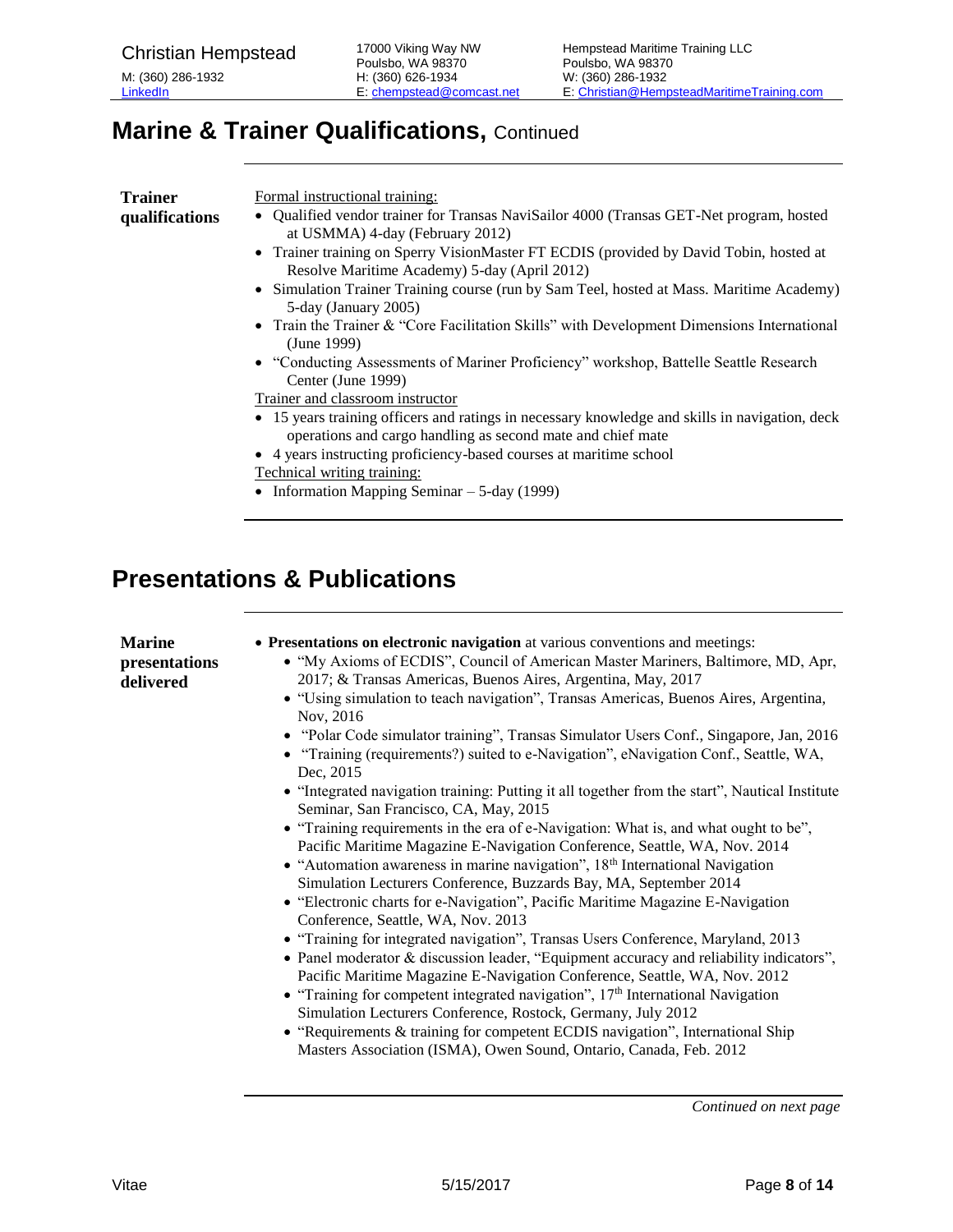# **Presentations & Publications, Continued**

| <b>Marine</b><br>presentations<br>delivered,<br>(continued) | • "(Not really) ECDIS training", Radio Technical Commission for Maritime Services<br>(RTCM), May 2011<br>• "Competent ECDIS navigation", Maritime Education Summit, Texas A & M at<br>Galveston, March 2011<br>• "Competency in ECDIS navigation", Pacific Maritime Magazine E-Navigation<br>Conference, Seattle, WA, Nov. 2010<br>• "Competency in piloting with ECDIS", American Pilot Association Conv., Nov, 2010<br>• "Competency in ECDIS navigation", Digital Ship USA, Stamford, CT, October 2010<br>• "Design for Outcomes: Solo navigation training at USMMA", Marine Simulation<br>Users Conference, Federal Law Enforcement Training Center (FLETC), Brunswick,<br>GA, May 2010<br>• "Teaching ECDIS at the U.S. Merchant Marine Academy", Surface Warfare Officers<br>School (SWOS), Newport, RI, March 2010<br>• "Teaching ECDIS at the U.S. Merchant Marine Academy", Digital Ship USA,<br>Stamford, CT, October 2009<br>• "Integrated Multiple Ownship Simulation: Where the learning takes place", 15th<br>International Navigation Simulation Lecturers Conference, St. Johns, Nfld., July 2008<br>• "The old ways of the new navigation", Nautical Institute, MITAGS, October 2007<br>· "Using wheelhouse electronics", 2006 American Pilot Association Conv., Nov, 2006<br>• "The end of part task training as we know it", 2 <sup>nd</sup> Transas Users Conf., June 2005<br>• "Introducing AIS", American Waterways Organization (AWO), May 2004<br>• "Interfacing AIS with electronic charts", Pacific Maritime Magazine 2 <sup>nd</sup> Annual AIS<br>Conference, Seattle, WA, November 2002<br>• "A mariner's perspective on the use of ECDIS and AIS", American Association of<br>Port Authorities (AAPA), May 2002<br>• "Certifying Mariners in the Operational Use of ECDIS", Radio Technical Commission<br>for Maritime Services (RTCM), June 2001 |
|-------------------------------------------------------------|---------------------------------------------------------------------------------------------------------------------------------------------------------------------------------------------------------------------------------------------------------------------------------------------------------------------------------------------------------------------------------------------------------------------------------------------------------------------------------------------------------------------------------------------------------------------------------------------------------------------------------------------------------------------------------------------------------------------------------------------------------------------------------------------------------------------------------------------------------------------------------------------------------------------------------------------------------------------------------------------------------------------------------------------------------------------------------------------------------------------------------------------------------------------------------------------------------------------------------------------------------------------------------------------------------------------------------------------------------------------------------------------------------------------------------------------------------------------------------------------------------------------------------------------------------------------------------------------------------------------------------------------------------------------------------------------------------------------------------------------------------------------------------------------------------------------------------------------------------------------------------|
| <b>Marine</b><br>instructor<br>training<br>delivered        | • Delivered training seminars on Transas ECDIS and NaviTrainerPro Pro systems:<br>• Instructor & operator training in NTPro simulation, Escuela Naval Militar De Bolivia,<br>May 2017<br>· Instructor NTPro5 Ice Module simulator training, Escuela Nacional de Náutica,<br>Buenos Aires, Argentina, May 2017<br>• Instructor & operator training in NTPro simulation, Texas City Independent School<br>district, Houston, TX, Apr, 2017<br>• Instructor & operator training in NTPro simulation, Pasadena Independent School<br>district, Houston, TX, Feb, 2017<br>• Instructor & operator training in NTPro simulation, Marathon Petroleum at Mountwest<br>Maritime, Huntington, WV, Feb, 2017<br>• Instructor & operator training in NTPro simulation, Washington State Ferries at SMA,<br>Seattle, WA, Nov. & Dec. 2016<br>• Instructor NTPro5 Ice Module simulator training, Escuela Naval (ESNAL),<br>Montevideo, Uruguay, Nov, 2016<br>• Instructor & operator training in NTPro simulation, Seattle Maritime Academy,<br>Seattle, WA, Oct. 2016<br>• Instructor & operator training in NTPro simulation, Royal Canadian Marine SAR, Sep,<br>2016                                                                                                                                                                                                                                                                                                                                                                                                                                                                                                                                                                                                                                                                                                                       |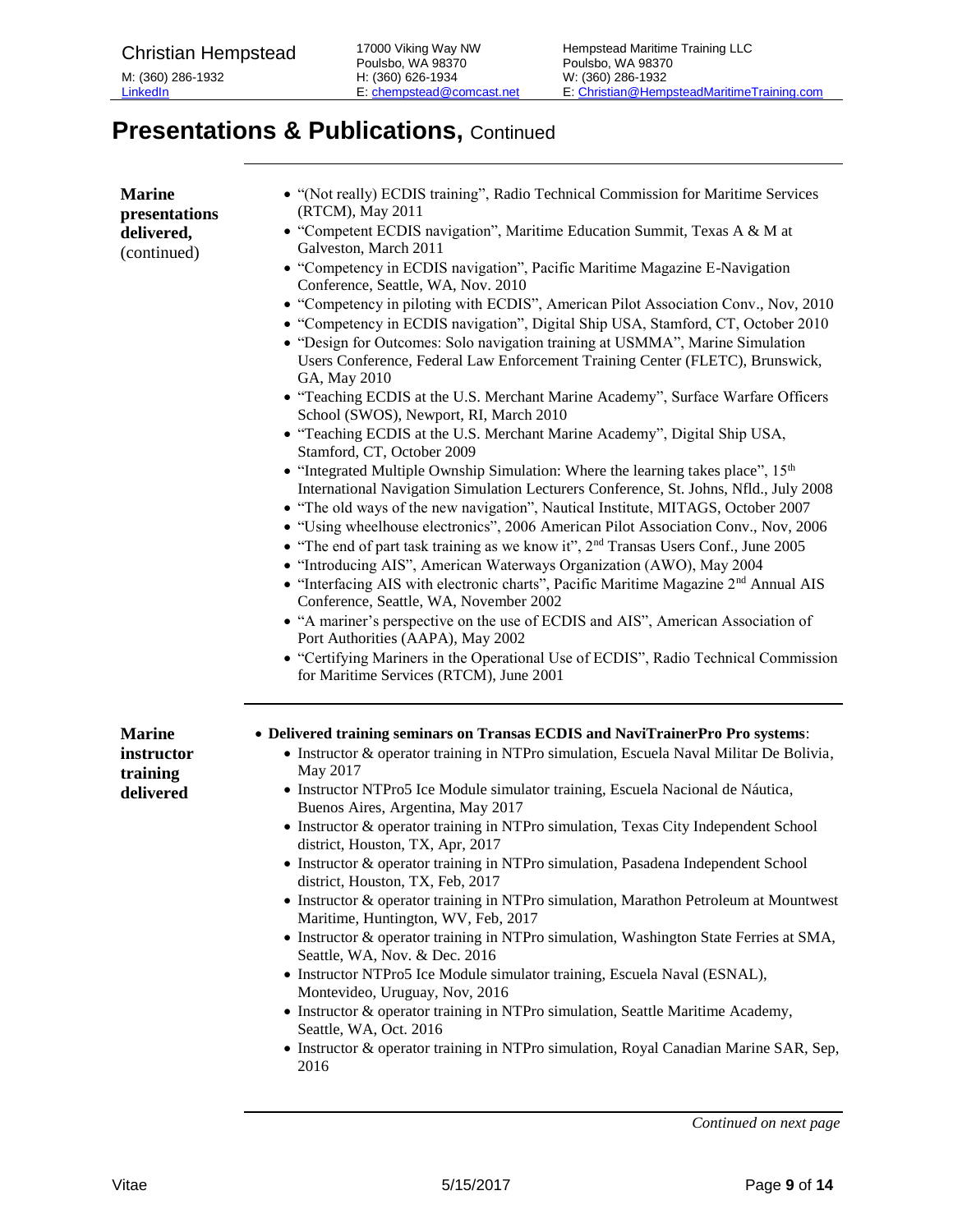## **Presentations & Publications, Continued**

| <b>Marine</b><br>instructor | • Instructor & operator training in NTPro simulation, Galena Park Independent School<br>District, Aug, 2016                                                                                                                                                                                                                                            |
|-----------------------------|--------------------------------------------------------------------------------------------------------------------------------------------------------------------------------------------------------------------------------------------------------------------------------------------------------------------------------------------------------|
| training<br>delivered,      | • Instructor & operator training in NTPro simulation and Transas ECDIS, Western<br>Maritime Institute, July 2016                                                                                                                                                                                                                                       |
| (continued)                 | • Operator training in NTPro simulation, Massachusetts Maritime Academy, July 2016<br>• Instructor & operator training in NTPro simulation, British Columbia Ferries,<br>Nanaimo, CA, June 2016                                                                                                                                                        |
|                             | • Instructor & operator training in NTPro simulation, NYPD Counter Terrorism Unit,<br>New York, NY, June 2016                                                                                                                                                                                                                                          |
|                             | • Instructor & operator training in NTPro simulation, Univ. of Alaska Southeast,<br>Maritime Program, Ketchikan, AK, Apr, 2016                                                                                                                                                                                                                         |
|                             | • Instructor & operator training in NTPro simulation and Transas ECDIS, San Jacinto<br>Community College, Houston, TX, Apr, 2016                                                                                                                                                                                                                       |
|                             | • Instructor training in ECDIS and NTPro simulation, Texas Maritime Academy,<br>Galveston, TX, Sept. 2015                                                                                                                                                                                                                                              |
|                             | • Instructor training in ECDIS and NTPro simulation, SIU/Paul Hall Center, Piney<br>Point, MD, April, 2015                                                                                                                                                                                                                                             |
|                             | • ECDIS instructor training, Maine Maritime Academy, Castine, ME, April, 2015<br>· Operator training in NTPro, NYPD, New York, NY, May, 2015                                                                                                                                                                                                           |
|                             | • Instructor training in NTPro simulation, New York Harbor School, New York, NY,<br>Feb., 2015                                                                                                                                                                                                                                                         |
|                             | • ECDIS instructor training, BRAM Training Center, Macaé, Brazil, Oct. 2014<br>• Auditor training for marine instruction, Nautical Institute, London, UK, Sept., 2014<br>· ECDIS instructor training, Fundação de Estudos do Mar, Rio de Janeiro, July 2014<br>• Instructor training in ECDIS and NTPro simulation, Int'l Crew Training, Florida, July |
|                             | 2014<br>• Instructor training in ECDIS and NTPro simulation, Tidewater Community College,                                                                                                                                                                                                                                                              |
|                             | Virginia, June 2014<br>• ECDIS instructor training, The Maritime Training Institute, Louisiana, May 2014                                                                                                                                                                                                                                               |
|                             | • Instructor training in ECDIS and NTPro simulation, Maersk Training Center Brazil,<br>Rio de Janeiro, April 2014                                                                                                                                                                                                                                      |
|                             | • ECDIS instructor & operator training, STAR Center, Florida, March 2014<br>• Instructor training in ECDIS and NTPro simulation, NAVALEC/FIDENA, Veracruz,<br>Mexico, Dec. 2013                                                                                                                                                                        |
|                             | · ECDIS instructor training, Centro de Simulação Aquaviária, Rio de Janeiro, June 2013<br>• ECDIS instructor training, Great Lakes Maritime Academy, Traverse City, MI, March<br>2013                                                                                                                                                                  |
|                             | · Simulator instructor training, Massachusetts Maritime Academy, Buzzards Bay, MA,<br>October 2012                                                                                                                                                                                                                                                     |
|                             | • Simulator instructor training and ECDIS instructor training, Resolve Maritime<br>Academy, Ft. Lauderdale, FL, Nov. 2011                                                                                                                                                                                                                              |
|                             | • Simulator instructor training, Surface Warfare Officers School Command, Newport,<br>RI, May 2007                                                                                                                                                                                                                                                     |
|                             | • Operator training, SeaRiver Maritime (at MITAGS), May 2004, Nov. 2003<br>• Instructor training, US Merchant Marine Academy, Kings Point, March 2004<br>· Operator training, Chilean Navy, Valparaiso, May 2003                                                                                                                                       |
|                             | • Trainer training, Institute Maritime du Quebec, April 2003                                                                                                                                                                                                                                                                                           |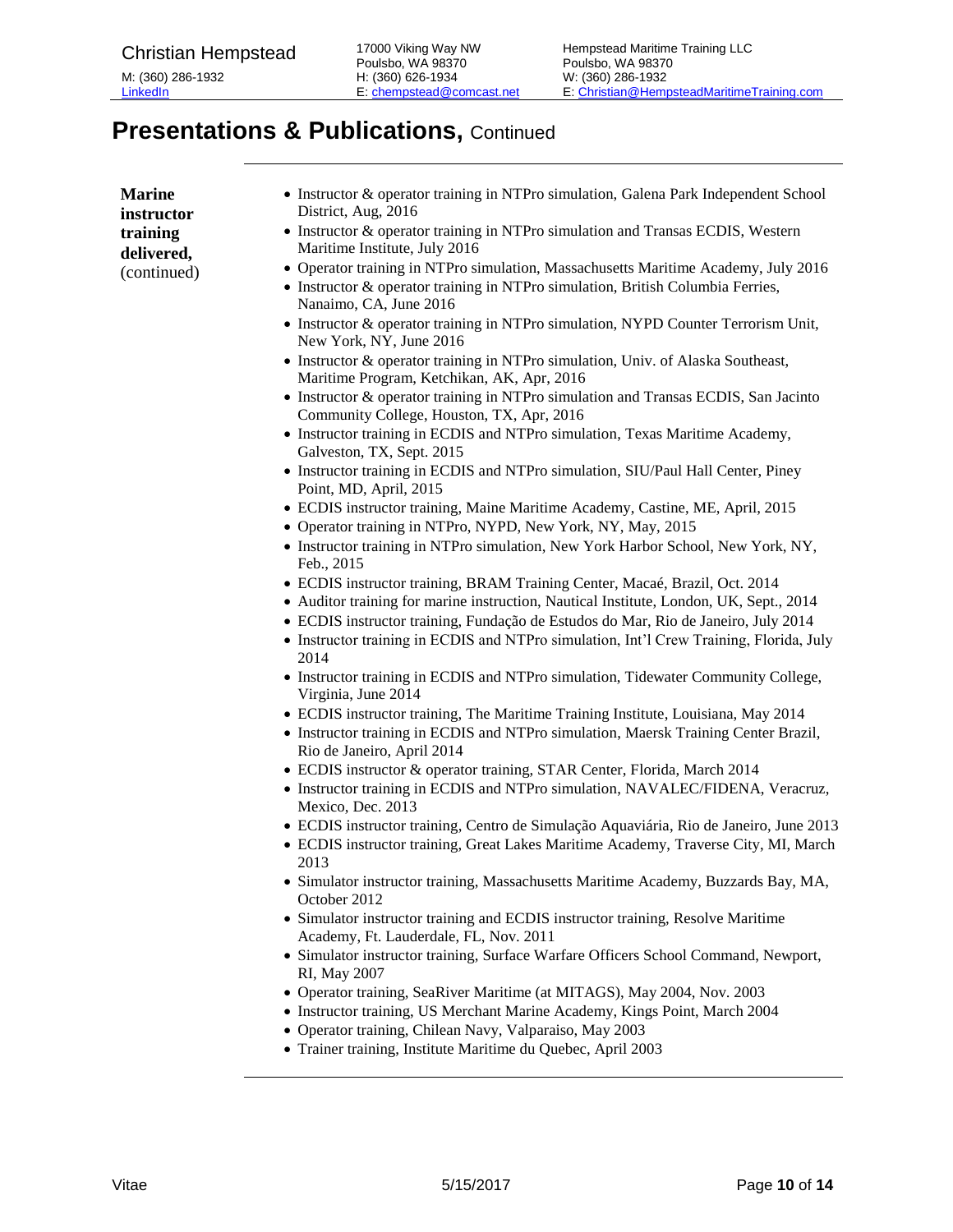M: (360) 286-1932 **[LinkedIn](http://www.linkedin.com/in/christianhempstead)** 

| <b>Marine</b><br>publications                    | • Publications (print)<br>• "Asking the Navigational Question: What do I need to know? What am I looking at?<br>What are my options?" Maritime Logistics Professional (6:3, Sept. 2016)<br>• "Automation awareness in marine navigation: How good is this data?", Pacific<br>Maritime Magazine (Dec. 2014)<br>• "Christian Hempstead's 22 Axioms of ECDIS", serialized online, Hydro International<br>(Aug.-Dec. 2014)<br>• "Automation awareness in marine navigation", $18th International\,$<br>Simulation Lecturers Conference, Buzzards Bay, MA, (Sept. 2014)<br>• "Charting paperless navigation in U.S. waters", Maritime Professional (Dec. 2013)<br>• ECDIS Model Course 1.27 (2012 Edition), published by IMO, May 2012<br>• "Mastering safe navigation with ECDIS", Maritime Professional (Sept. 2011)<br>• Revised ECDIS Model Course 1.27 (2010 Edition), as paper submitted by IMO<br>Secretariat as STW 43/3/1, May 2011<br>• "New STCW rules require competence in safe navigation using ECDIS", Professional<br>Mariner (Feb. 2011)<br>• "ECDIS training – ensuring competence." Digital Ship Nov. 2010: 31-33.<br>• "Assessing competence in ECDIS navigation." 16th International Navigation<br>Simulator Lecturers' Conference Proceedings Dalian, China July 12-16, 2010: 59-74.<br>• "Integrated Navigation Labs at USMMA", Kings Pointer Alumni Magazine (Summer |
|--------------------------------------------------|-----------------------------------------------------------------------------------------------------------------------------------------------------------------------------------------------------------------------------------------------------------------------------------------------------------------------------------------------------------------------------------------------------------------------------------------------------------------------------------------------------------------------------------------------------------------------------------------------------------------------------------------------------------------------------------------------------------------------------------------------------------------------------------------------------------------------------------------------------------------------------------------------------------------------------------------------------------------------------------------------------------------------------------------------------------------------------------------------------------------------------------------------------------------------------------------------------------------------------------------------------------------------------------------------------------------------------------------------------------------------------------------|
|                                                  | 2007)<br>• "The networked bridge is making its way toward wireless chart displays",<br>Professional Mariner (June/July, 2005)<br>• "ECDIS and the Art of Navigation", Professional Mariner (Aug./Sept. 2002)<br>• "Electronic Charts", Chapter 14, The American Practical Navigator [Bowditch], 2002<br>• Conducting Mariner Assessments: A Practical manual for Assessors, contributor,<br>Battelle Seattle Research Center for the USCG, June 2000<br>• "Tanker Navigation," Ocean Navigator (Sept./Oct. 1986)                                                                                                                                                                                                                                                                                                                                                                                                                                                                                                                                                                                                                                                                                                                                                                                                                                                                        |
| Literary<br>presentations<br>and<br>publications | • Presentation of scholarly research in literature at various conventions internationally:<br>• "Metaphors of Tyranny in Merton's Behavior of Titans," paper presented at the Fifth<br>Kansas Merton Conference, Nov. 1997<br>• "Reading Dante's Commedia in Merton's Seven Storey Mountain," jointly-authored<br>paper presented at the Southampton Conference of the Thomas Merton Society, LSU<br>College, May 1996<br>• "Dante's Divine Comedy and Merton," paper presented at the Third Kansas Merton<br>Conference, Nov. 1995<br>• "The Convergence of Thomas Merton and William Everson," article published in<br>Grail (June 1995); paper presented at the Third General ITMS Meeting, Colorado<br>Springs, June 1993<br>• "The Traveling of Clarity," review in The Merton Seasonal (Spring 1995)<br>• "Cycles of Perception: Essays toward an Ecological Psychology through Diverse Acts<br>of Literature," unpublished manuscript based on Master's Thesis (August 1994)<br>• "Progress of Identity: The Pilgrim's Dreams in <i>Purgatorio</i> ," a paper presented at the<br>North East Modern Language Association conference, April 1994<br>• "Wallace Stevens and a Post-Jungian Approach to Modernism," paper presented at the<br>American Literature Association conference, May 1992                                                                                  |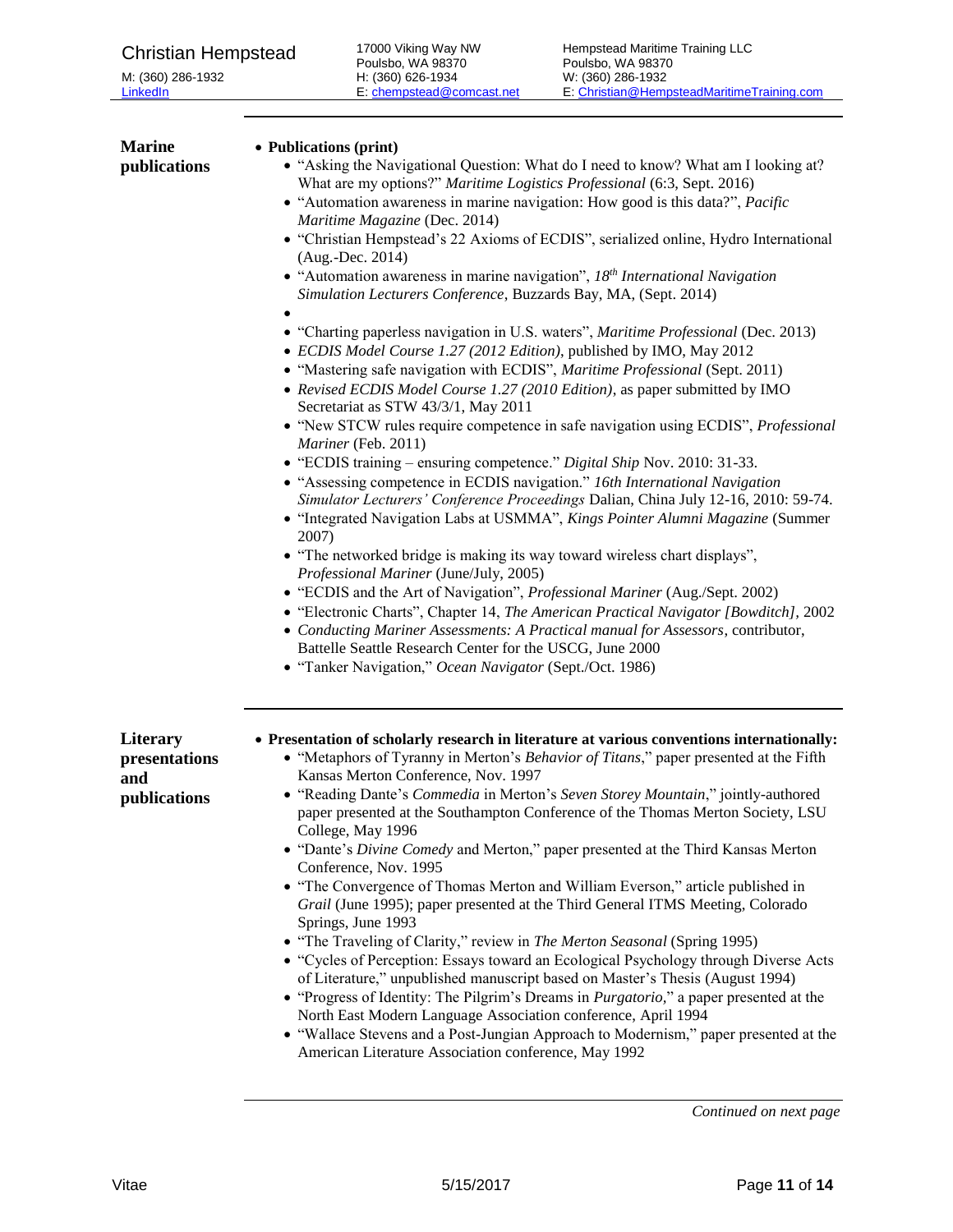## <span id="page-11-0"></span>**Legal Consulting Experience**

| Legal<br>consulting | • Collision of the M/V SUMMER WIND with the M/V MISS SUSAN in the Texas City 'Y'<br>area of the Houston Ship Channel, and the consequent consolidated Civil Actions of<br>C.A. No. 3:14-cv-000132 and C.A. No.3:14-cv-0000134 in U.S. District Court for the<br>Southern District of Texas, Galveston Division, Chaffe McCall file 44221; [CMNO-<br>ChaffeDMS.FID155957]<br>• Provided counsel for M/V SUMMER WIND's owner with expert advice and<br>background analysis of simulation runs, data and related reports as generated by the<br>plaintiff (submitted Nov. 2015; civil penalties assessed against plaintiff Sept. 2016)<br>• Chaffe McCall LLP<br>801 Travis St., Suite 1910, Houston TX 77002; Contact: Tom Forbes, Partner, (504)<br>585-7041, forbes@chaffe.com |
|---------------------|--------------------------------------------------------------------------------------------------------------------------------------------------------------------------------------------------------------------------------------------------------------------------------------------------------------------------------------------------------------------------------------------------------------------------------------------------------------------------------------------------------------------------------------------------------------------------------------------------------------------------------------------------------------------------------------------------------------------------------------------------------------------------------|
|                     | • Striking and subsequent sinking of passenger and vehicle ferry QUEEN OF THE NORTH,<br>criminal proceedings resulting, Crown v. 4th officer Karl-Heinz Ligert, Vancouver<br>Supreme Court File No. 25634<br>• Provided defendant's counsel with expert analysis and advice on the use of ECS and<br>analysis of documents and testimony (trial Jan-June 2013)<br>• Glenn Orris Law Corporation<br>500 - 815 Hornby St., Vancouver, B.C. V6Z 2E6; Contact: Olga Schwartzkopf, Legal<br>Assistant, (604) 669-6711, olga@orrislaw.orp.com                                                                                                                                                                                                                                        |
|                     | • Collision of the M/V MSC CARLA with the DonJon Dredge while being assisted by New<br>York harbor tugs, Index No. 12 Civ. 0475 (ALC), Blank Rome file 660736.00608<br>• Provided expert analysis and advice on pertinent SVDR radar and AIS data pertaining<br>to the ship collision (settled 12/2012)<br>• Blank Rome LLP<br>405 Lexington Ave., New York, NY 10174-0208; Contact: Richard V. Singleton,<br>(212) 885-5166; Rsingleton@BlankRome.com                                                                                                                                                                                                                                                                                                                         |
|                     | • Gateway Offshore Pipeline Co. v. M/V ANTALINA and Perovo Shipping Co. Ltd., marine<br>damages claim, Texas Southern District Court, Case No. 4:2010cv00860<br>• Provided plaintiff with expert analysis of vessel position reports and other vessel track<br>information; consulting included review of case material, analysis of historical<br>hurricane data, reconstruction of disabled vessel drift event using hydrodynamic<br>simulation, and submittal of summary report (9/01/2011)<br>• Gardere Wynne Sewell LLP<br>1000 Louisiana, Suite 3400, Houston, TX 77002; Contact: Peter A. McLauchlan,<br>Partner (713) 276-5730; pmclauchlan@gardere.com                                                                                                                |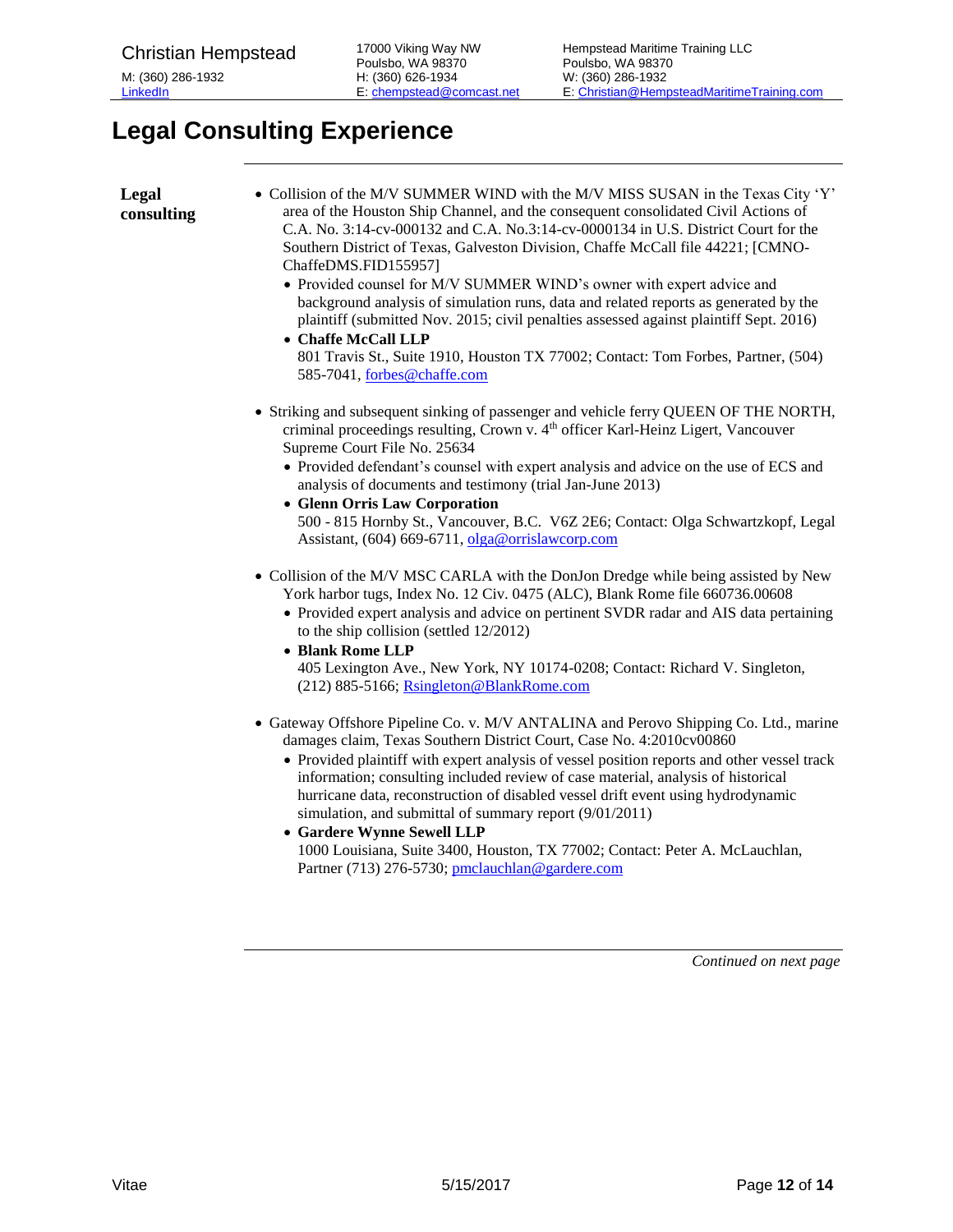## **Legal Consulting Experience,** Continued

| Legal<br>consulting,<br>(continued) | • Gregory Mouton v. Encompass Insurance Co., et al, lost wages claim, 16th JDC No.<br>113391, Div. G, (Inabnet & Jones ref. 207-17)<br>• Provided defense with expert analysis with regards to seagoing work-related issues,<br>licensing and STCW requirements for merchant marine deck officers, and shoreside<br>employment opportunities for deck officers; consulting included review of case<br>material, submittal of written reports, and testimony during jury trial (concluded<br>5/27/2010<br>• Inabnet & Jones<br>1331 West Causeway Approach, Mandeville, LA, 70471; Contact: Scott G. Jones,<br>(985) 624-9920; scott@inabnetjones.com                                     |
|-------------------------------------|------------------------------------------------------------------------------------------------------------------------------------------------------------------------------------------------------------------------------------------------------------------------------------------------------------------------------------------------------------------------------------------------------------------------------------------------------------------------------------------------------------------------------------------------------------------------------------------------------------------------------------------------------------------------------------------|
|                                     | • Grounding of the container ship M/V NEW DELHI EXPRESS in dense fog near Bergen<br>Point, NJ, on 04/15/06.<br>• Provide expert analysis with regards to findings of the National Transportation Safety<br>Board's conclusions regarding the actions of the docking pilot during the grounding;<br>consulting included close analysis of data from radar, voyage data recorder, Coast<br>Guard Vessel Traffic Service, and submittal of written report (9/27/07).<br>• New Jersey Maritime Pilot and Docking pilot Commission<br>One Penn Plaza East, 9th Floor, Newark, NJ 07105; Contact: Thomas F. Daly,<br>Commissioner, (973) 491-7693; tomdaly37@aol.com                           |
|                                     | • Striking and subsequent sinking of passenger and vehicle ferry QUEEN OF THE NORTH,<br>civil actions claiming damages resulting (CBE File No.: 8669050)<br>• Provide extensive expert advice on electronic aids to navigation, in particular ECDIS,<br>with regards to findings of Transportation Safety Board of Canada during period of<br>their preparation (4/07-2/08) of their Marine Investigation Report M06W0052;<br>consulting included close examination and analysis of electronic data recovered from<br>navigation system.<br>• Cohen Buchan Edwards<br>Suite 208 4940 No. 3 Road, Richmond B.C., Canada V6X 3A5; Contact: Jack Buchan,<br>(604) 273-6411; jack@cbelaw.com |
|                                     | • M/V KARIBA c/w M/V TRICOLOR, In re Otal 03cv 4304 (HB Ref. No.: 093379-0078)<br>• Reconstruction of the collision of 12/02/02 between the M/V KARIBA and the M/V<br>TRICOLOR using simulation, reproducing a reasonable facsimile of the M/V<br>KARIBA's radar display, and video demonstration of reconstruction; consulting<br>included depositions, trial declaration, and cross-examination at trial, U.S. District<br>Court in New York. Judge's Opinion & Order on case 1/05/06<br>• Healy & Baillie, LLP<br>61 Broadway, New York, NY 10006-2834; Contact: Alan M. Weigel, Esq. (212) 855-<br>5350; aweigel@blankrome.com                                                       |